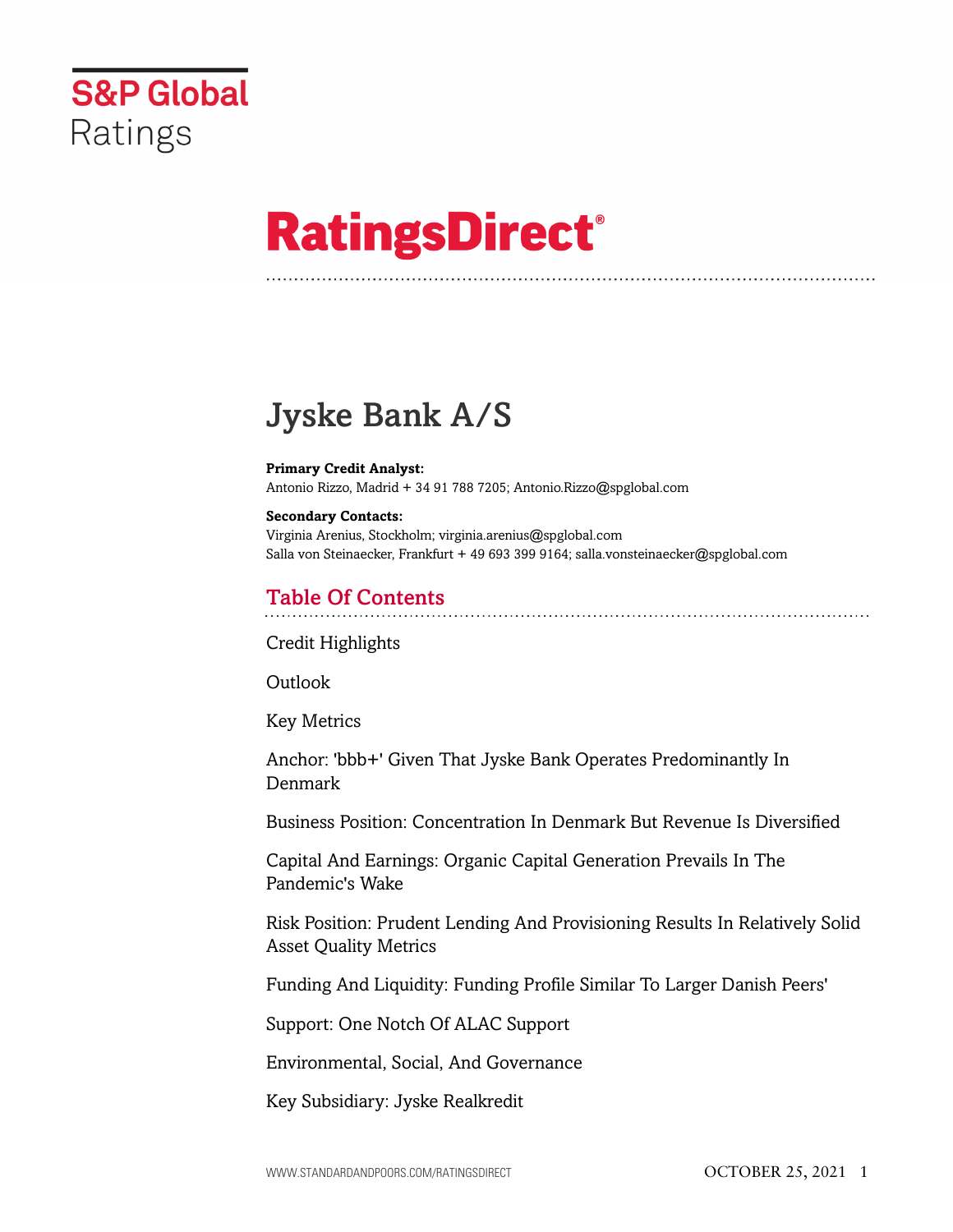## Table Of Contents (cont.)

[Issue Ratings](#page-10-1) [Resolution Counterparty Ratings \(RCRs\)](#page-10-2) [Additional Rating Factors: None](#page-11-0) [Key Statistics](#page-11-1) [Related Criteria](#page-13-0)

[Related Research](#page-14-0)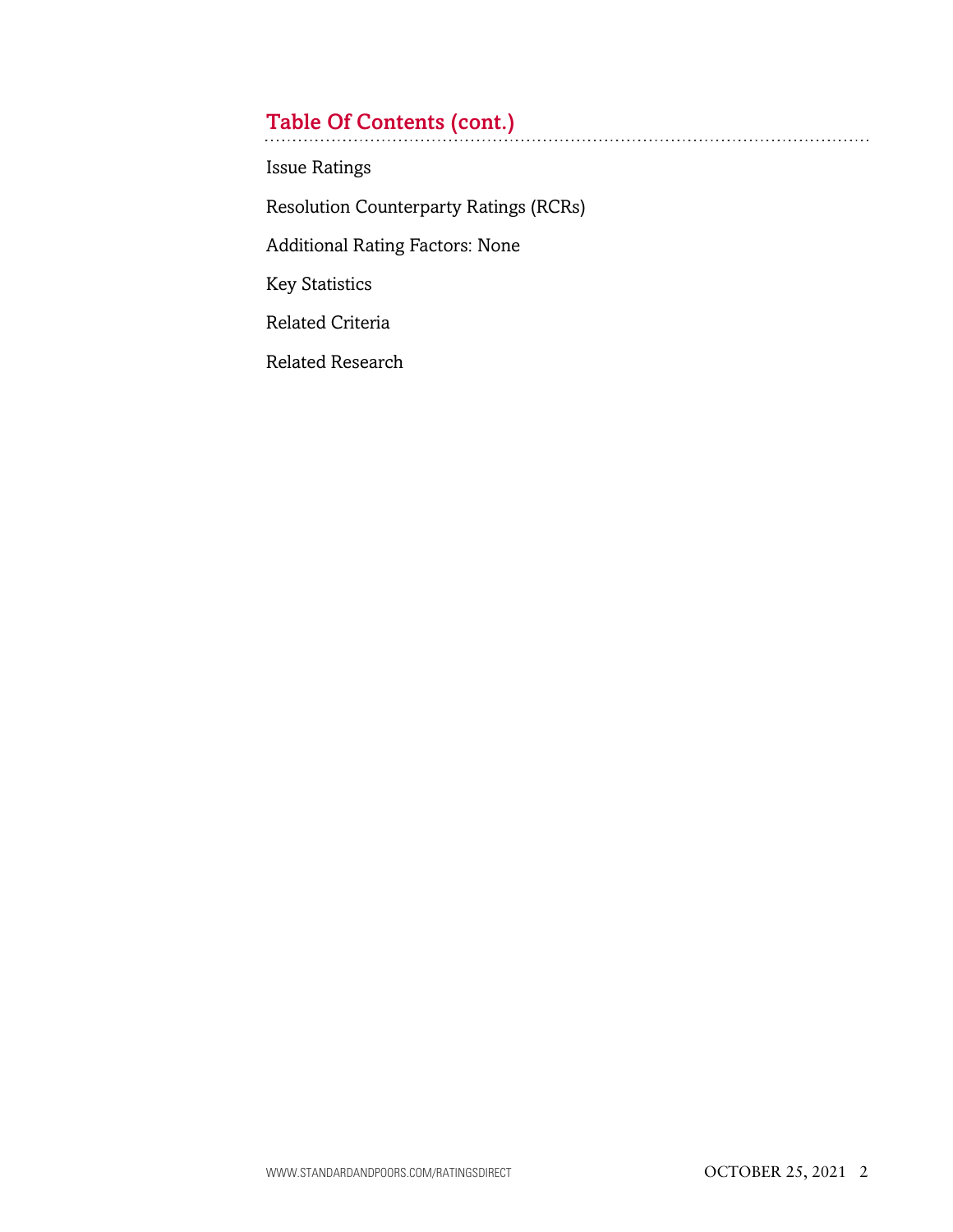## Jyske Bank A/S



## <span id="page-2-0"></span>Credit Highlights

| <b>Key strengths</b>                                                                                                | Key risks                                           |
|---------------------------------------------------------------------------------------------------------------------|-----------------------------------------------------|
| A solid domestic franchise in retail and commercial banking. Profitability prospects that lag international peers'. |                                                     |
| Strong risk-adjusted capitalization.                                                                                | Limited geographic diversity.                       |
| Sizable buffer of loss-absorbing debt instruments.                                                                  | Dependence on wholesale funding for mortgage loans. |

*Postpandemic recovery and prudent growth underpins the capitalization level.* S&P Global Ratings expects Jyske Bank AS' risk-adjusted capital (RAC) ratio to grow further from 12.8% at end-2020 to about 14% by 2023. We expect that capitalization will remain a rating strength despite the bank's resumption of share repurchase program and margin pressures, based on sustained fee income, improved efficiency, low provisioning levels, and moderate growth in risk-weighted assets (RWAs).

*The highly collateralized retail portfolio should sustain asset quality over the medium term.* Jyske Realkredit's collateralized loan book (70% of the loan book are mortgages) increases the bank's resilience and provides regional and product diversification to Jyske Bank's historically SME-focused loan book. The cost of risk should remain negligible this year and about 5 basis points (bps) in 2022, showing a prudent approach in provisioning at the start of the pandemic. Gross nonperforming loans (NPLs) should be broadly stable in the next 12 months at about 1.8%.

*We expect the bank to focus on strengthening its franchise and recurring profitability.* Jyske Bank will continue to develop its sound domestic franchise as the fourth-largest domestic player by market share. Although its revenue streams are diversified, combining retail and corporate lending with fee and commission income, they remain geographically concentrated in Denmark.

*The buffer of bail-inable debt should continue to support the long-term issuer credit rating.* We expect Jyske Bank to continue building up its reserves of additional loss-absorbing liabilities from next year and that they will remain above 5% of S&P Global Ratings' RWA, adding further protection for senior creditors.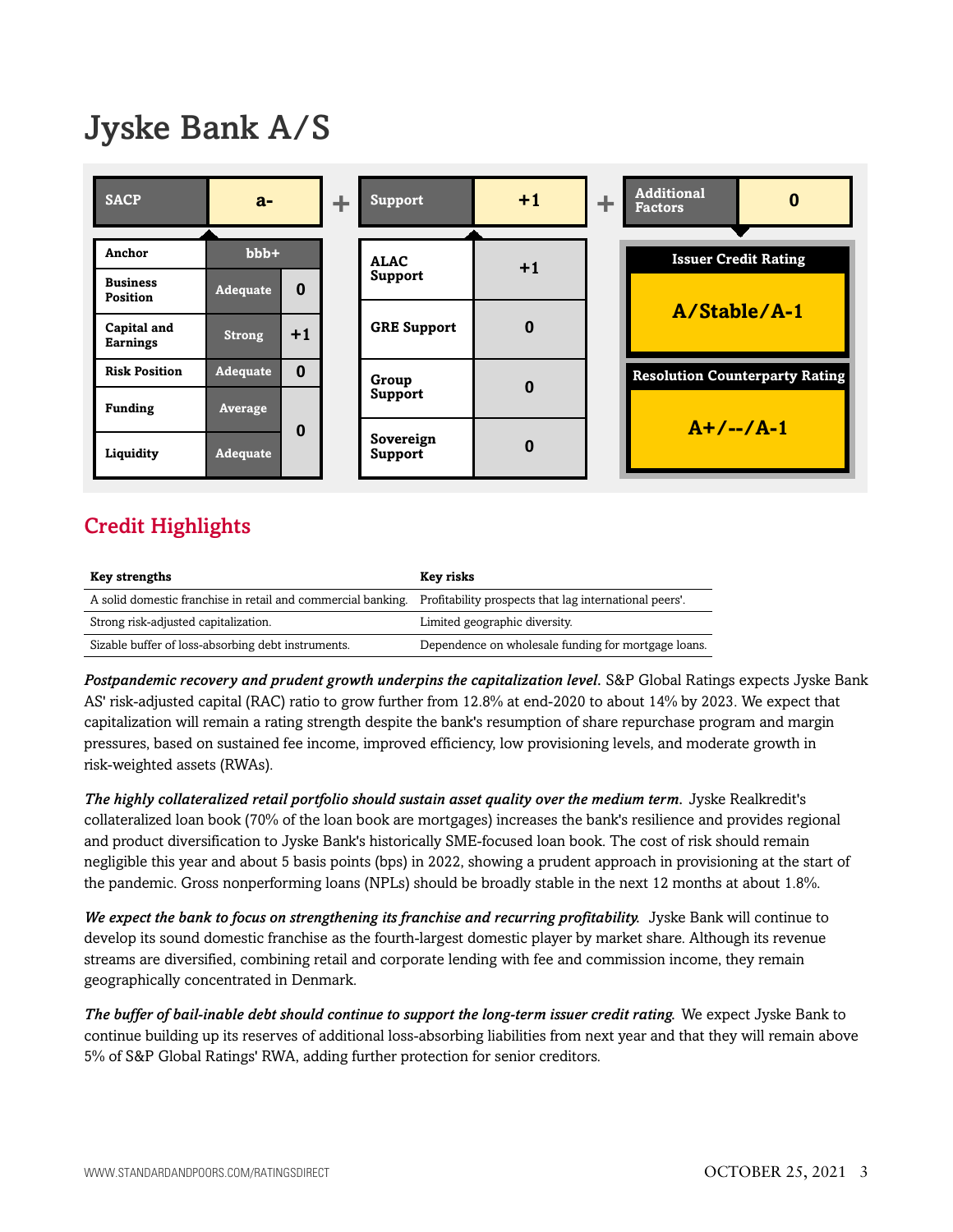### **Outlook: Stable**

The stable outlook reflects our expectation that Jyske Bank will maintain robust capitalization. Specifically, we anticipate the bank's RAC ratio and additional loss absorbing capacity (ALAC) buffer will remain sustainably above 10% and 5% of S&P Global Ratings' RWA. We also expect that the credit loss provisions will remain contained and show an asset quality broadly in line with that of domestic peers.

#### Downside scenario

We could lower the issuer credit rating if the bank's asset quality weakened materially more than we expect. We could also lower the rating if--contrary to our base-case expectations--bottom-line pressure and asset growth led capitalization and ALAC buffers to fall materially. Downward rating pressure would also build if long-term trends in lending growth and margin highlighted a weakened business franchise or if the bank's profitability--in the pandemic's aftermath--was materially underperforming peers'.

#### Upside scenario

We consider an upgrade unlikely during our outlook horizon.

## <span id="page-3-0"></span>Key Metrics

| <b>Jyske Bank A/S--Key Ratios And Forecasts</b>  |                                |       |             |               |             |  |  |  |  |
|--------------------------------------------------|--------------------------------|-------|-------------|---------------|-------------|--|--|--|--|
|                                                  | --Fiscal year ended Dec. 31 -- |       |             |               |             |  |  |  |  |
| (%)                                              | 2019a                          | 2020a | 2021f       | 2022f         | 2023f       |  |  |  |  |
| Growth in operating revenue                      | (3.3)                          | 0.7   | $0.7 - 0.8$ | $(3.0)-(3.6)$ | $1.8 - 2.2$ |  |  |  |  |
| Growth in customer loans                         | 0.6                            | 0.0   | $1.3 - 1.6$ | $1.8 - 2.2$   | $1.6 - 2.0$ |  |  |  |  |
| Growth in total assets                           | 8.3                            | 3.5   | $1.4 - 1.7$ | $1.7 - 2.0$   | $1.5 - 1.9$ |  |  |  |  |
| Net interest income/average earning assets (NIM) | 0.9                            | 0.8   | $0.8 - 0.9$ | $0.8 - 0.8$   | $0.8 - 0.8$ |  |  |  |  |
| Cost to income ratio                             | 65.1                           | 62.9  | 60.3-63.4   | 62.6-65.8     | 62.0-65.2   |  |  |  |  |
| Return on average common equity                  | 7.6                            | 4.9   | $7.0 - 7.7$ | $5.8 - 6.4$   | $5.8 - 6.4$ |  |  |  |  |
| Return on assets                                 | 0.4                            | 0.2   | $0.3 - 0.4$ | $0.3 - 0.3$   | $0.3 - 0.4$ |  |  |  |  |
| New loan loss provisions/average customer loans  | (0.0)                          | 0.2   | $0.0 - 0.0$ | $0.0 - 0.1$   | $0.0 - 0.1$ |  |  |  |  |
| Gross nonperforming assets/customer loans        | 2.1                            | 1.8   | $1.8 - 2.0$ | $1.7 - 1.8$   | $1.6 - 1.7$ |  |  |  |  |
| Net charge-offs/average customer loans           | 0.1                            | 0.1   | $0.1 - 0.1$ | $0.1 - 0.1$   | $0.1 - 0.1$ |  |  |  |  |
| Risk-adjusted capital ratio                      | 12.2                           | 12.8  | 13.2-13.9   | 13.4-14.1     | 13.6-14.3   |  |  |  |  |

<span id="page-3-1"></span>All figures are S&P Global Ratings-adjusted. a--Actual. f--Forecast.

## Anchor: 'bbb+' Given That Jyske Bank Operates Predominantly In Denmark

We use our Banking Industry Country Risk Assessment (BICRA) economic risk and industry risk scores to determine a bank's anchor, the starting point in assigning an issuer credit rating. Our anchor for a commercial bank operating only in Denmark is 'bbb+', based on an economic risk score of '2' and an industry risk score of '4'.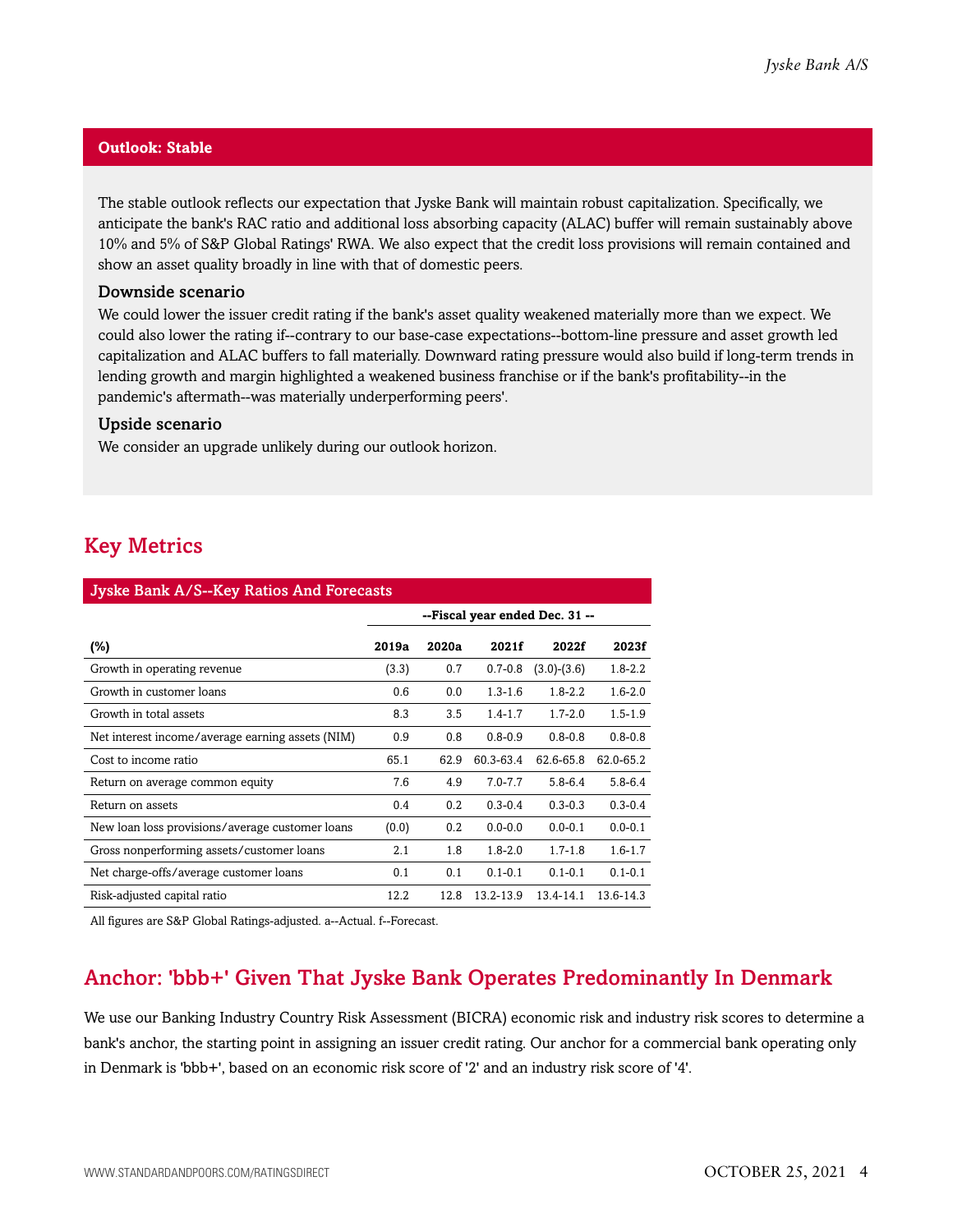Our assessment of low economic risks for Denmark reflects our view that Danish banks benefit from operating in a high-income, open economy with mature political and institutional settings that promote fiscal discipline and growth-stimulating policies. The economy is competitive and diverse, and the pandemic has hit the Danish economy less severely than that of many European peers. Following the real GDP contraction of 2.1% in 2020, we expect the Danish economy to pick up by 3.0% in 2021, then average 2.4% in 2022-2024. This, as well as the robustness of its welfare system and the government's policy response to the pandemic, are in our view efficient mitigating factors against the potential pressure that the situation creates for banks' asset quality. Overall, we expect bank provisioning needs to decrease in 2021 at 15 bps of the total sector loans, mostly driven by nonmortgage credit exposures toward small and midsize (SME) enterprises, a level that rated systemic Danish banks' can accommodate with their capital buffers. The robustness of the mortgage sector, representing two-thirds of total lending, is in our view further supported by a balanced housing market. After the sharp increase in house price growth in the past year, we expect the house price will grow further in real terms for next two years, albeit more slowly.

Our industry risk assessment incorporates our expectation that the Danish banks profitability will gradually improve post-COVID-19 while remaining below that of Nordic peers. This is despite the frontloading of bail-inable debt issuances, negative interest rates, significant investments in compliance, and competitive pressure in corporate lending which are still weighing on the sector's profitability. We now expect Danish banks' return on equity (ROE) to recover from current levels and remain in the 5%-6% range in 2021-2023, close to the average of Denmark's peer countries but still below other Nordic countries.

We note the sector's higher reliance than peers' on functioning wholesale markets but acknowledge the continuing stability of the Danish covered bond market. We view the regulatory environment in Denmark as in line with that of other EU countries overall. This balances a generally robust track record of macroprudential policies and conservative bank supervision with the national anti-money-laundering (AML) governance shortcomings highlighted in Danske Bank's Estonia case. However, local banks and regulators have progressed in strengthening the country's overall AML framework, and expect this focus to continue considering significant public attention and overall political consensus.

<span id="page-4-0"></span>Our economic and industry risk trends for the Danish banking sector remain stable.

## Business Position: Concentration In Denmark But Revenue Is Diversified

Our assessment of Jyske Bank's business position assumes the bank will maintain its position with a 11% market share and a diversified revenue profile.

Historically a regional bank with a stronger presence in SME lending in Jutland, Jyske Bank has since 2014 with the acquisition of a mortgage bank (today Jyske Realkredit) grown to become the fourth-largest banking group in Denmark, with a nationwide presence among households and SMEs.

Since the acquisition, Jyske Bank has increased its relative share of mortgage lending by repatriating loans previously financed via mortgage lender Totalkredit, while uncollateralized bank loans--mostly to corporates--were largely stable (see chart 1). This contributed to lowering the bank's overall risk profile while reducing topline margins.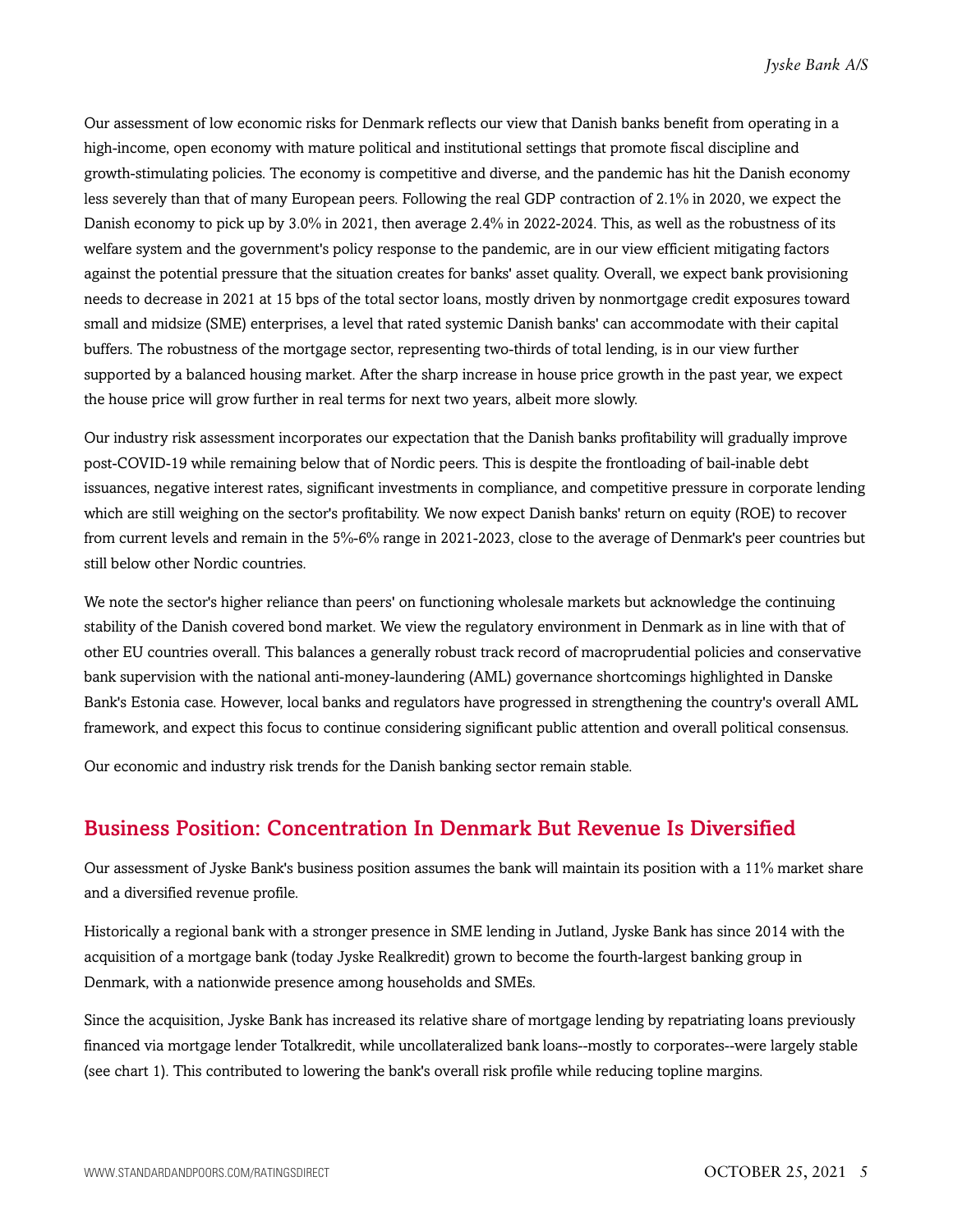#### **Chart 1**



### Jyske Bank A/S' Changing Loan Book: Lower Risk, Lower Net Interest Margin

DKK--Danish krone. Source: S&P Global Ratings. Copyright © 2021 by Standard & Poor's Financial Services LLC. All rights reserved.

In addition to net interest income (56% of total income as of June 2021), Jyske Bank's revenue mix builds largely on generally stable net fees and commissions (see chart 2) composed mostly of securities trading, lending fees and payments. More volatile performance-related fees have accounted for less than 3% of net fees and commission income on a quarterly average since first-quarter 2016. The bank also provides value-added services such as asset management, mainly to retail clients and leasing to personal and corporate clients.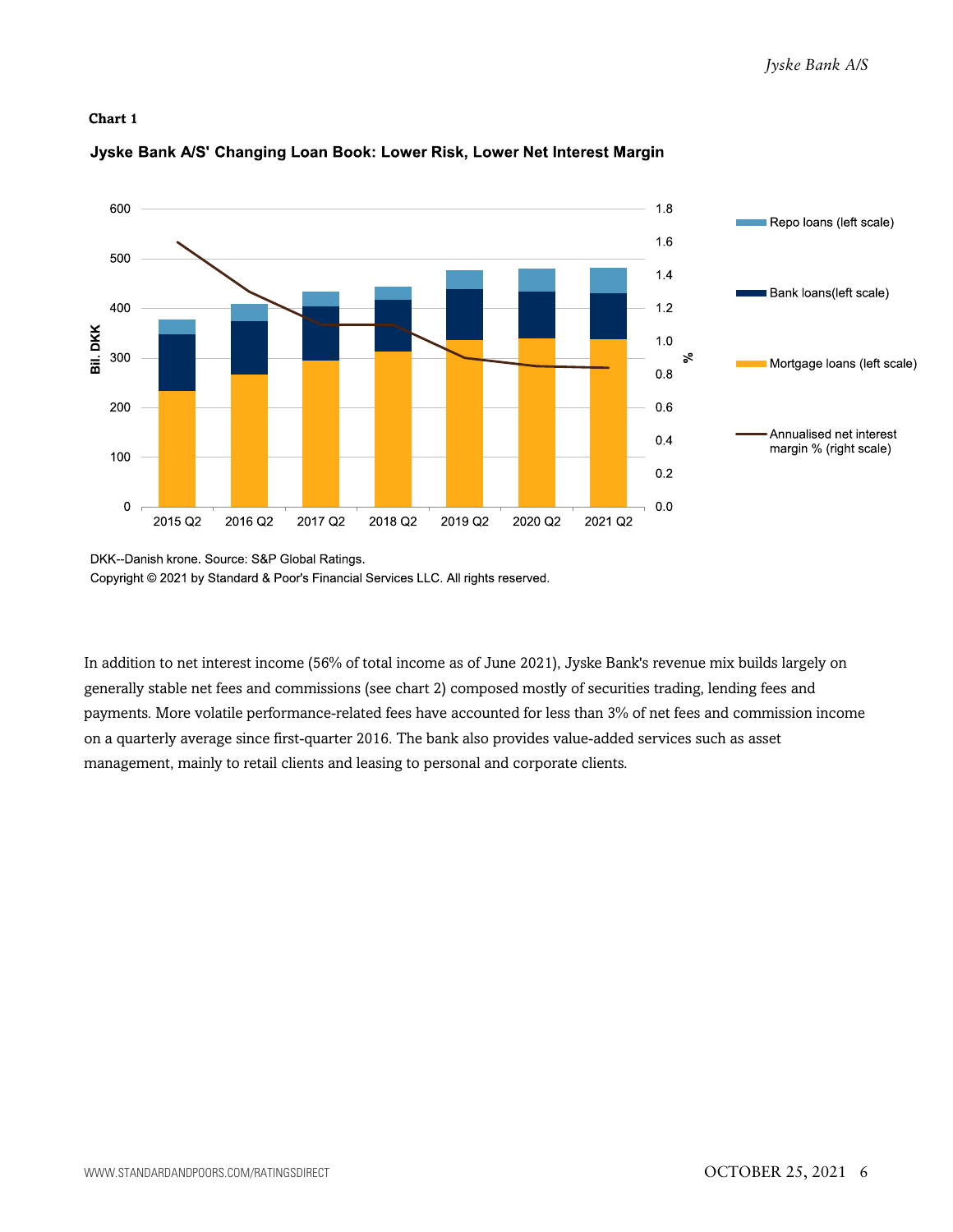



#### Jyske Bank's Revenue Mix Provides Diversification And Stability

Source: Jyske Bank A/S.

Copyright © 2021 by Standard & Poor's Financial Services LLC. All rights reserved.

The pandemic impaired Jyske Bank's business prospects, with low credit demand among both private and corporate customers and pressure on margins. While we expect credit growth to resume gradually in line with increase in GDP and improvement in consumption, earnings will continue to be pressured due to sustained price competition in retail mortgages and corporate lending. We anticipate that the bank will maintain its strategy of focusing on relationship-based commercial banking for households and SMEs, while working on improving its digital offering and asset management footprint.

We think Jyske Bank has a strong and stable management team and a prudent corporate strategy that has previously helped it weather the Danish banking crisis without needing extraordinary capital or liquidity support from the state. Although the bank might seek inorganic expansion to weather domestic competition and strengthen its franchise, we do not expect this to be transformational because the focus remains on streamlining its distribution channels.

## <span id="page-6-0"></span>Capital And Earnings: Organic Capital Generation Prevails In The Pandemic's Wake

We base our assessment of Jyske Bank's capital and earnings on our expectation that the bank will maintain a solid capitalization and show some gradual improvement on higher retained earnings and manageable volume growth (about 2% average loan growth from 2021-2023). We expect our measure of RAC to reach 13.5%-14.0% by 2023 from 12.8% at end-2020.

As the COVID-19 impact eases, we expect profitability to benefit from lower provisioning and reversals in 2021, while it remains constrained in the medium term due to high competition and margin pressures: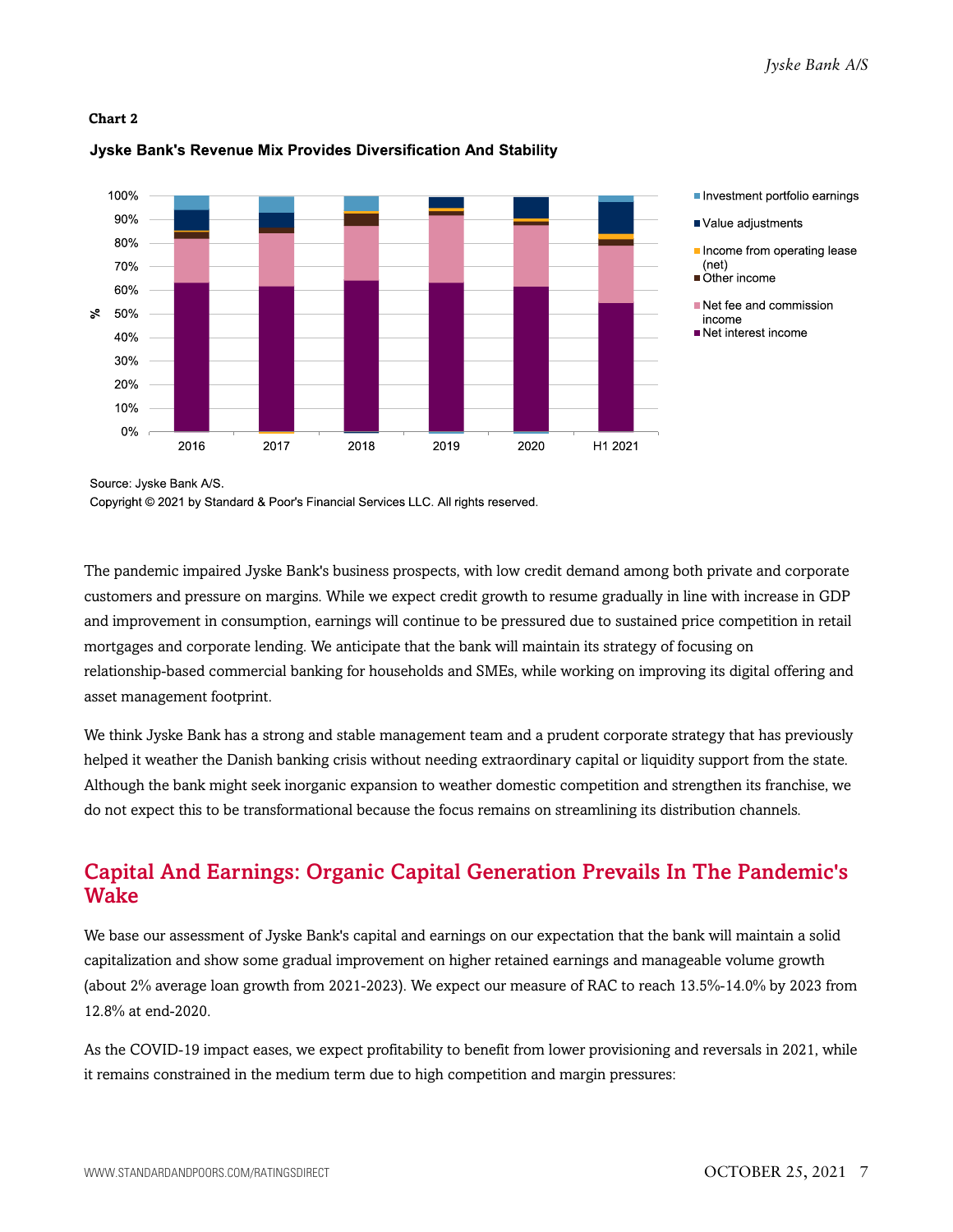- We expect annual gross loan growth of around 2% in 2021-2023 to benefit the top line growth. However, this will be offset by the contraction of the bank's net interest margin because of sustained competition on the corporate side and despite the broader negative rates for private depositors.
- The cost base should increase only slightly by 2023 compared with December 2020. In the first part of 2021, the company had reduced staff and branches by 5% and 22%, respectively, year-on-year.
- Furthermore, we foresee that new loan loss provisions on average will decrease to a mere 1 bp in 2021 from 22 bps in 2020, in line with the reversals reported during the first six months of 2021 and prepandemic average.
- As a result, we forecast yearly net profit of Danish krone (DKK) 2.0 billion-DKK2.5 billion in 2021-2023, from DKK1.6 billion in 2020, translating to ROE of about 6%. This is broadly in line with the domestic sector, while it lags that of most Nordic peers.

Given the improvement in operating conditions, in January 2021 Jyske Bank announced a first share repurchase program of up to DKK750 million, finalized Sept. 30, 2021. Then, the bank also announced the launch of a share repurchase program of up to DKK1 billion, running until March 2022. We expect the bank's management to continue to calibrate its dividend distribution in line with its long-term capital targets.

The capital remains of good quality because the three additional tier 1 instruments included in our assessment of the bank's capital base, amounting to about DKK3.3 billion, represent 9% of total adjusted capital.

Jyske Bank's regulatory common equity tier 1 (CET1) capital ratio and total capital ratio were 18.3% and 23% on June 30, 2021. These results were within the long-term goal of a total capital ratio of 20%-22% and CET1 ratio of 15%-17%, which will ensure meeting regulatory requirements.

## <span id="page-7-0"></span>Risk Position: Prudent Lending And Provisioning Results In Relatively Solid Asset Quality Metrics

Jyske Bank's risk position is based on the sound asset quality of its domestic loan book, which we expect to remain broadly in line with our assessment of economic risk for the Danish banking system.

With about 70% of its total loans constituted of mortgages, the bank's balance sheet contains limited risk and translates into a relatively low level of NPLs and resilience in the pandemic. Specifically, Jyske Bank's exposure to sectors badly affected by COVID-19 and the resulting lockdowns--airlines, shipping, retail, hotels, restaurants, and leisure--were about 3% of lending, below the overall market average.

Jyske Realkredit's collateralized loan book also provides product diversification to Jyske Bank's historically SME-focused loan book. The average loan-to-value of the bank's mortgage portfolio fell to 49% at June 2021 (see chart 3) and limits risk from the housing market.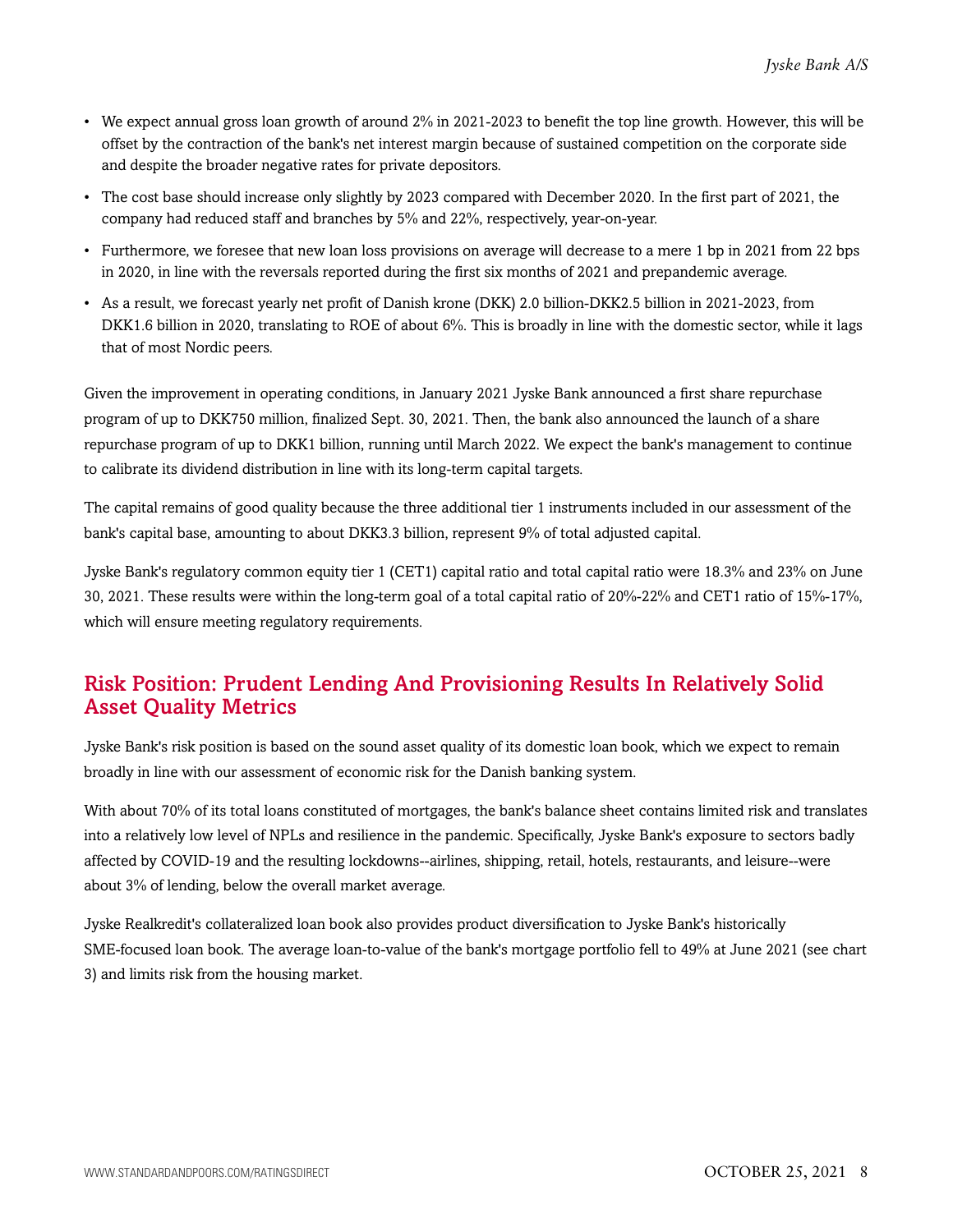#### **Chart 3**



### Jyske Bank A/S Is Derisking Its Mortgage Portfolio (Share Per LTV Category)

Source: Jyske Bank A/S, S&P Global Ratings. LTV--loan-to-value. Copyright © 2021 by Standard & Poor's Financial Services LLC. All rights reserved.

Accordingly, during the first six months of 2021, Jyske Bank reported net reversals of credit impairment charges, mainly driven by the mortgage portfolio, and we expect the cost of risk to remain low, below 5 bps in the next year. This also reflects the conservative provisioning policy in 2020, when provisioning increased but remained manageable at 22 bps in 2020, still lower than our initial expectations and well below the bank's peak losses of 233 bps in 2009 before it entered the mortgage market. As of June 2021, impairment charges based on management's estimates amounting to DKK1.4 billion, compared with DKK1.6 billion as of year-end 2020, remain on the books to offset the pandemic's potential economic consequences.

The stock of gross NPLs increased by 2.7% in the first six months of 2021 leading to a marginally higher ratio of 1.85% of loans at June 2021 from 1.81% at year-end 2020, while they are still below pre-pandemic level (2.15% at year-end 2019). However, the proportion of stage 2 loans remained high at 5.1% as of June 2021 (as compared with 3.7% as of year-end 2020) and we continue to expect transition of some stage 2 loans to stage 3, mostly driven by the SME portfolio as COVID-19 support measures come to an end. As have other Nordic banks, Jyske Bank has been ramping up its AML efforts, and we expect the bank to comply with relevant AML regulations.

## <span id="page-8-0"></span>Funding And Liquidity: Funding Profile Similar To Larger Danish Peers'

We consider Jyske Bank's funding average and liquidity adequate, and expect these factors to remain in line with peers'. In particular, the bank's funding profile consolidates bank and mortgage financing in the group's metrics and is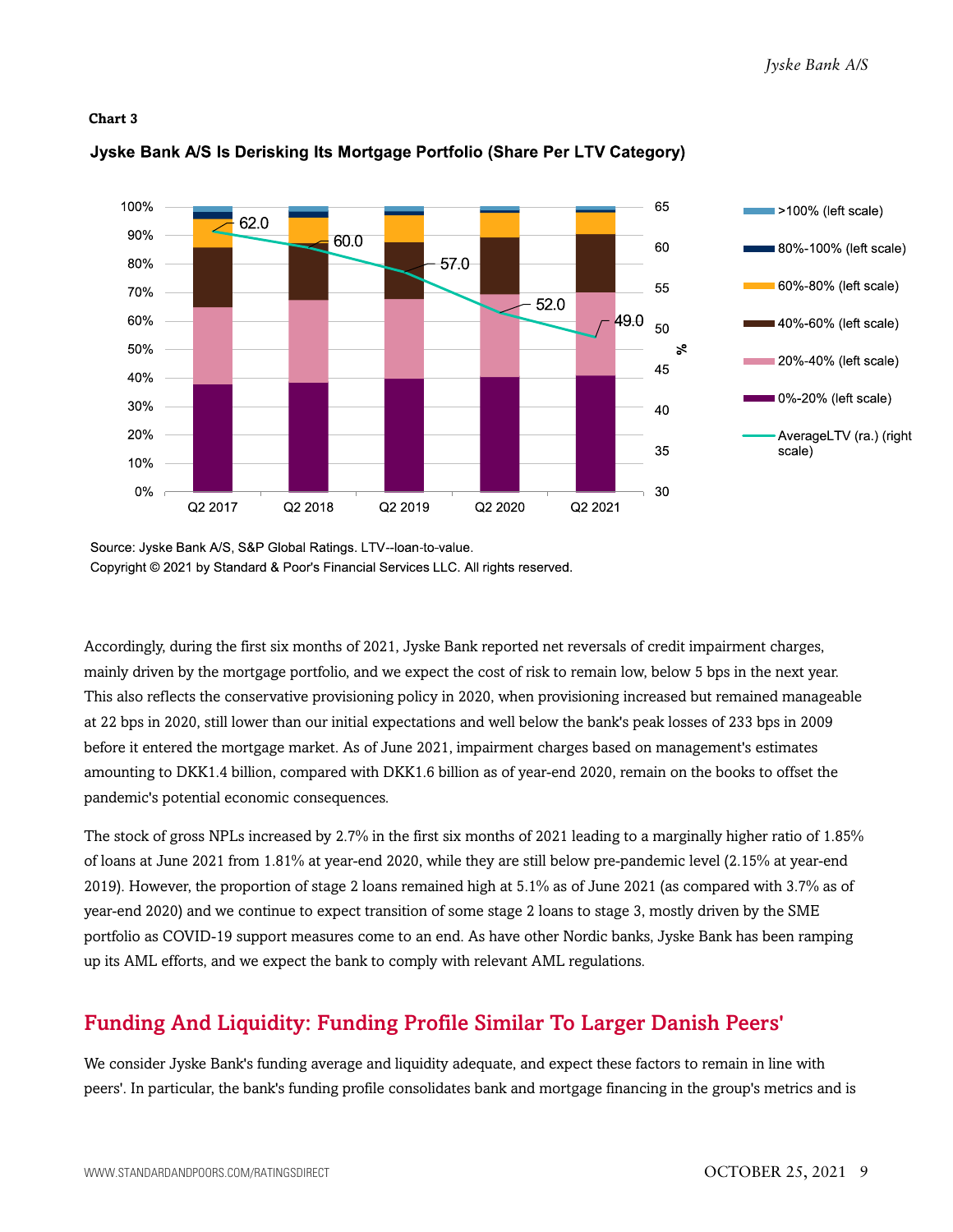similar to that of domestic peers. The group's stable funding ratio was stable in the past two years at 95.7% on June 30, 2021.

We note the importance of the supportive Danish covered bond market. The "balance principle" results in high duration and cash flow matching (in addition to interest rate and currency matching) and the industry and regulator have worked to significantly reduce the volume of one-year bond refinancings, resulting in longer and more balanced debt maturity profiles. In our view, this improved stability is complemented by the Danish covered bond legislation that extends bond maturities by 12 months in the event of a failed auction, effectively passing on refinancing risks to investors and repricing risks onto borrowers. The Danish covered bond market--a key investment target for Danish pension funds--has performed well in several crises over its 200-year history, including the pandemic.

Despite the substantial contribution of corporate deposits to Jyske Bank's deposit book, we think most deposits are granular and stable. This benefits the bank's SME lending profile and provides the bank with a steady source of funding for its nonmortgage lending. Core customer deposits formed 21% of the funding base on June 30, 2021.

We view Jyske Bank's liquidity as adequate, with our one-year liquidity ratio (broad liquid assets to short-term wholesale funding) at 0.96x on June 30, 2021. The bank's regulatory liquidity coverage ratio (LCR) was 197% on June 30, versus 339% at end-2020 and 253% at end-2019. Jyske Bank has an internal guideline setting the minimum LCR at 150%, compared with a minimum regulatory requirement of 100%.

Our ratio calculation does not factor in that some covered bonds maturing within a year--and therefore considered short-term funding--could already be pre-auctioned with a forward settlement, or could be linked to a planned installment on the borrower side.

## <span id="page-9-0"></span>Support: One Notch Of ALAC Support

We include one notch of support above Jyske Bank's 'a-' stand-alone credit profile because we expect the bank will continue to build a material ALAC buffer through 2023 that will protect its senior bondholders. Specifically, we foresee that the bank's ALAC ratio will remain above 5% of S&P Global Ratings-adjusted risk-weighted assets.

We view Denmark's resolution regime as effective under our ALAC criteria because, among other factors, we think it contains a well-defined bail-in process under which authorities would permit nonviable systemically important banks to continue critical functions as going concerns, following a bail-in of eligible liabilities.

Although Jyske Bank's resources should already exceed the expected 2022 MREL requirements of DKK52.5 billion--representing 8% of group's liabilities and own funds--we expect the bank to increase the stock of bail-inable instruments of about DKK5 billion in the next two years.

## <span id="page-9-1"></span>Environmental, Social, And Governance

We consider ESG credit factors for Jyske Bank broadly in line with industry and country peers.

The bank, as part of its ESG program, launched initiatives to increase transparency of the sustainability objectives for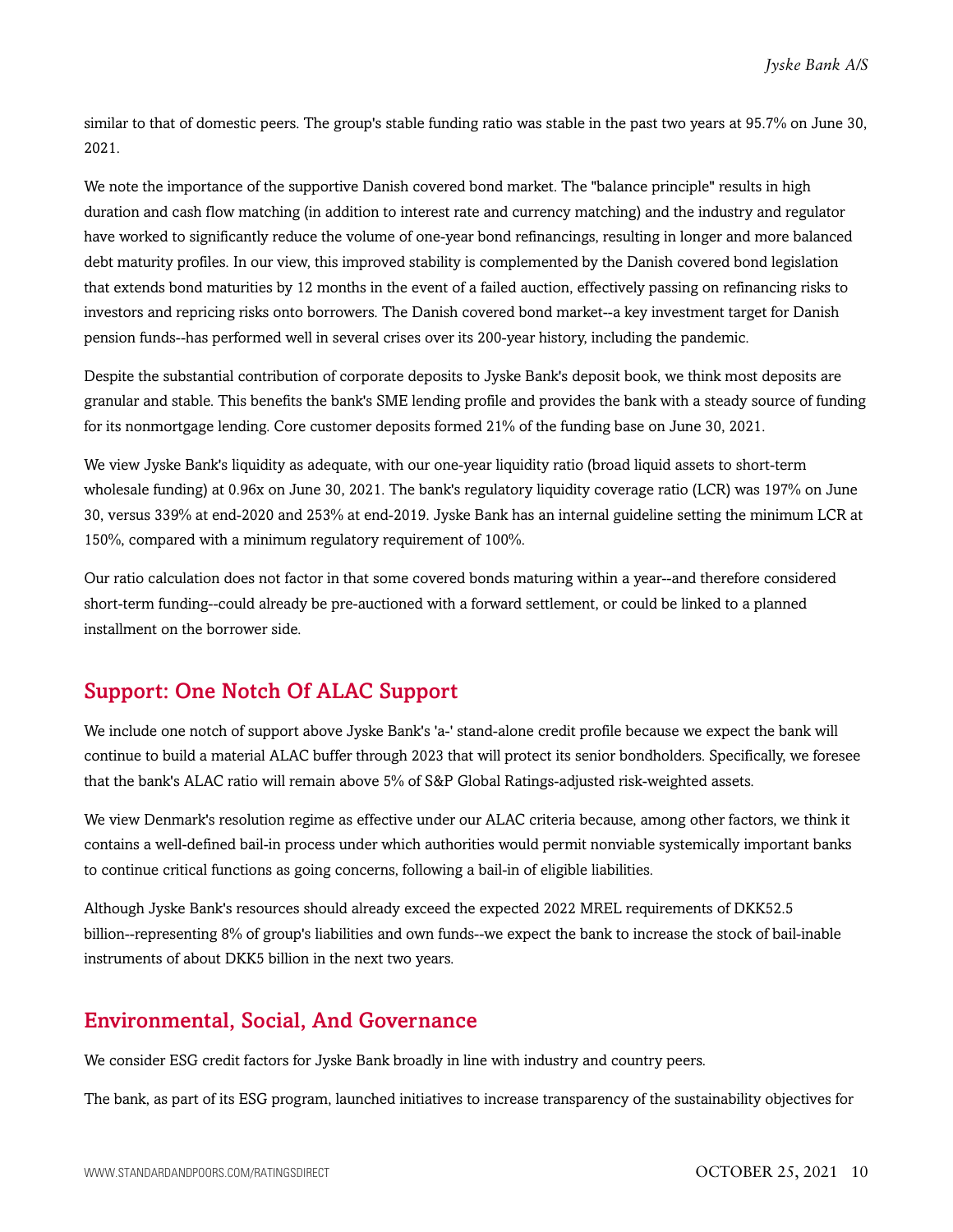the clients, while simplifying the access to sustainable advice and products. Jyske Bank aims to increase its share of lending to sustainable areas such as green buildings, clean transport, and renewable energy. For the latter, it targets the financing of renewable energy in 2025 equivalent to about 15% of what Denmark generated in electricity in 2018.

## <span id="page-10-0"></span>Key Subsidiary: Jyske Realkredit

We view Jyske Realkredit as a core subsidiary and align our long-term issuer credit rating and outlook on it with those on Jyske Bank. We think it is highly unlikely that the relevance of Realkredit will diminish within the group given its vital role in the enlarged bank's funding strategy for Danish residential and commercial mortgages. This is in line with how we see other banking group structures and covered bond-issuing subsidiaries in Denmark and the Nordics.

## <span id="page-10-1"></span>Issue Ratings

We rate Jyske Bank's hybrid debt instruments according to their respective features.



#### **Jyske Bank A/S: Notching**

Key to notching

Group stand-alone credit profile **September** 

Issuer credit rating 

RC Resolution counterpartyliabilities (senior secured debt)

ALAC Additional loss-absorbing capacity buffer

1a Contractual subordination

1b Discretionary or mandatory nonpayment clause and whether the regulator classifies it as regulatory capital

1c Mandatory contingent capital clause or equivalent

Note: The number-letter labels in the table above are in reference to the notching steps we apply to hybrid capital instruments, as detailed in table 3 of our "Hybrid Capital: Methodology And Assumptions" criteria, published on July 1, 2019.

Copyright © 2021 by Standard & Poor's Financial Services LLC. All rights reserved.

## <span id="page-10-2"></span>Resolution Counterparty Ratings (RCRs)

We have assigned our 'A+/A-1' RCRs to Jyske Bank because we assess Denmark's resolution to be effective, and the bank is likely to be subject to a bail-in-led resolution if it reaches nonviability.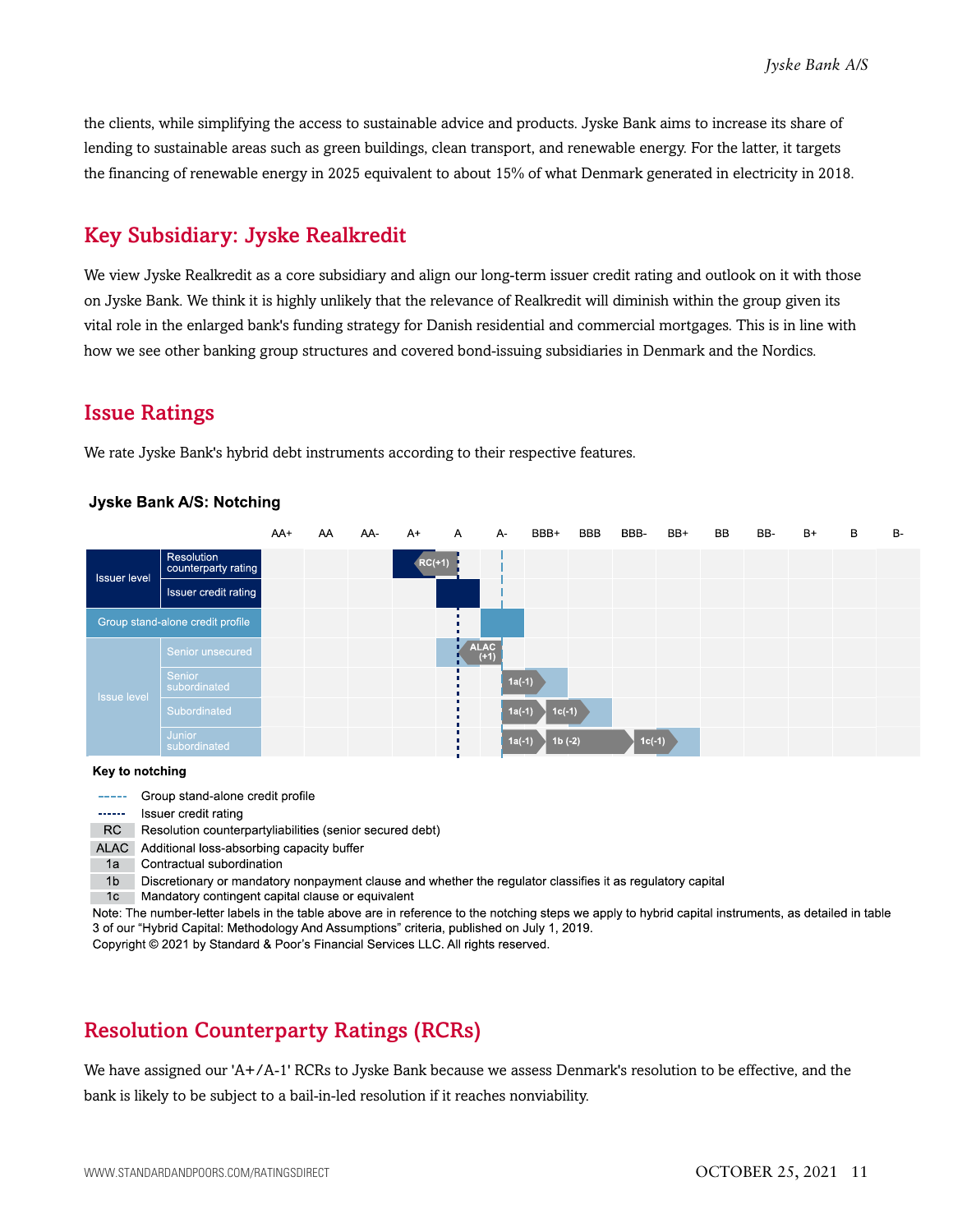An RCR is a forward-looking opinion of the relative default risk of certain senior liabilities that may be protected from default with an effective bail-in resolution process for the issuing financial institution.

## <span id="page-11-0"></span>Additional Rating Factors: None

<span id="page-11-1"></span>No additional factors affect the ratings.

## Key Statistics

#### **Table 1**

| <b>Jyske Bank A/S--Key Figures</b> |           |                        |           |           |           |  |  |  |  |
|------------------------------------|-----------|------------------------|-----------|-----------|-----------|--|--|--|--|
|                                    |           | --Year-ended Dec. 31-- |           |           |           |  |  |  |  |
| (Mil. DKK)                         | $2021*$   | 2020                   | 2019      | 2018      | 2017      |  |  |  |  |
| Adjusted assets                    | 656,500.0 | 672.648.0              | 649.737.0 | 599.942.0 | 597.427.0 |  |  |  |  |
| Customer loans (gross)             | 439,908.0 | 444.613.0              | 444.491.0 | 441.928.0 | 425.069.0 |  |  |  |  |
| Adjusted common equity             | 33.865.0  | 32.375.0               | 31.761.0  | 29.416.0  | 28,012.0  |  |  |  |  |
| Operating revenues                 | 4.700.0   | 8.500.0                | 8.438.0   | 8.724.0   | 9.787.0   |  |  |  |  |
| Noninterest expenses               | 2.607.0   | 5,349.0                | 5.495.0   | 5.415.0   | 6.027.0   |  |  |  |  |
| Core earnings                      | 1,659.3   | 1,664.7                | 2,412.3   | 2.261.9   | 3,093.5   |  |  |  |  |

\* Data as of June 30. DKK--Danish krone.

#### **Table 2**

| Jyske Bank A/S--Business Position                             |         |         |                        |         |         |  |  |  |
|---------------------------------------------------------------|---------|---------|------------------------|---------|---------|--|--|--|
|                                                               |         |         | --Year-ended Dec. 31-- |         |         |  |  |  |
| (%)                                                           | $2021*$ | 2020    | 2019                   | 2018    | 2017    |  |  |  |
| Loan market share in country of domicile                      | 11.0    | 11.0    | 12.0                   | 12.0    | 12.0    |  |  |  |
| Total revenues from business line (currency in millions)      | 4.733.0 | 8.502.0 | 8,473.0                | 9.023.0 | 9.850.0 |  |  |  |
| Commercial & retail banking/total revenues from business line | 84.9    | 86.5    | 88.5                   | 82.5    | 80.9    |  |  |  |
| Other revenues/total revenues from business line              | 15.1    | 13.5    | 11.5                   | 17.5    | 19.1    |  |  |  |
| Return on average common equity                               | 9.9     | 4.9     | 7.6                    | 7.8     | 10.0    |  |  |  |

\* Data as of June 30.

#### **Table 3**

| <b>Jyske Bank A/S--Capital And Earnings</b>          |         |      |                        |      |      |  |  |  |
|------------------------------------------------------|---------|------|------------------------|------|------|--|--|--|
|                                                      |         |      | --Year-ended Dec. 31-- |      |      |  |  |  |
| $(\%)$                                               | $2021*$ | 2020 | 2019                   | 2018 | 2017 |  |  |  |
| Tier 1 capital ratio                                 | 20.1    | 19.9 | 19.4                   | 18.0 | 18.0 |  |  |  |
| S&P Global Ratings' RAC ratio before diversification | N/A     | 12.8 | 12.2                   | 10.3 | 10.3 |  |  |  |
| S&P Global Ratings' RAC ratio after diversification  | N/A     | 10.8 | 10.2                   | 8.8  | 8.6  |  |  |  |
| Adjusted common equity/total adjusted capital        | 87.6    | 90.7 | 90.7                   | 92.0 | 91.6 |  |  |  |
| Net interest income/operating revenues               | 53.0    | 59.4 | 62.9                   | 65.5 | 64.2 |  |  |  |
| Fee income/operating revenues                        | 23.1    | 24.6 | 27.4                   | 21.3 | 20.0 |  |  |  |
| Market-sensitive income/operating revenues           | 14.6    | 6.8  | 1.9                    | 4.2  | 8.8  |  |  |  |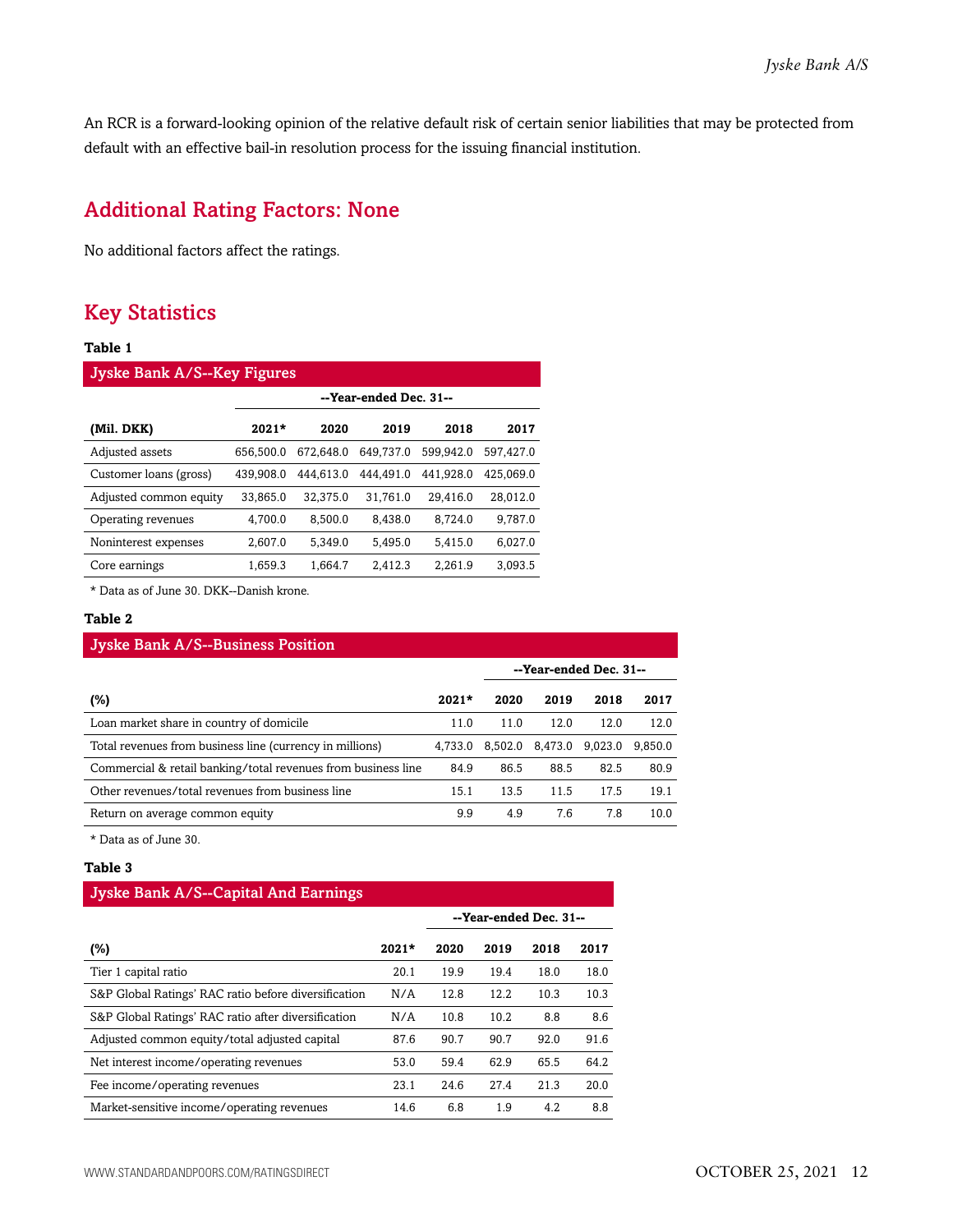#### **Table 3**

| Jyske Bank A/S--Capital And Earnings (cont.) |         |      |                |                        |      |  |  |  |
|----------------------------------------------|---------|------|----------------|------------------------|------|--|--|--|
|                                              |         |      |                | --Year-ended Dec. 31-- |      |  |  |  |
| (%)                                          | $2021*$ | 2020 | 2019           | 2018                   | 2017 |  |  |  |
| Cost to income ratio                         | 55.5    | 62.9 | 65.1           | 62.1                   | 61.6 |  |  |  |
| Preprovision operating income/average assets | 0.6     | 0.5  | 0.5            | 0.6                    | 0.6  |  |  |  |
| Core earnings/average managed assets         | 0.5     | 0.3  | 0 <sup>4</sup> | 0.4                    | 0.5  |  |  |  |

\* Data as of June 30. N/A--Not applicable.

#### **Table 4**

#### Jyske Bank A/S--Risk-Adjusted Capital Framework Data

|                                                                                          | EAD(1)                   | <b>Basel III RWA</b><br>(2) | <b>Average Basel</b><br>III RW $(%)$ | <b>S&amp;P Global</b><br><b>Ratings RWA</b> | <b>Average S&amp;P Global</b><br>Ratings RW (%) |
|------------------------------------------------------------------------------------------|--------------------------|-----------------------------|--------------------------------------|---------------------------------------------|-------------------------------------------------|
| Government and central banks                                                             | 75,108.5                 | 32.6                        | 0.0                                  | 1,707.6                                     | 2.3                                             |
| Of which regional governments and local<br>authorities                                   | 15,249.4                 | 29.7                        | 0.2                                  | 287.2                                       | 1.9                                             |
| <b>Institutions and CCPs</b>                                                             | 88,405.9                 | 8,015.5                     | 9.1                                  | 10,816.8                                    | 12.2                                            |
| Corporate                                                                                | 233,802.0                | 88,084.4                    | 37.7                                 | 131,219.9                                   | 56.1                                            |
| Retail                                                                                   | 294,365.9                | 47,217.9                    | 16.0                                 | 79,012.8                                    | 26.8                                            |
| Of which mortgage                                                                        | 247,822.2                | 36,437.2                    | 14.7                                 | 50,340.1                                    | 20.3                                            |
| Securitization (3)                                                                       | 6,551.9                  | 1,353.2                     | 20.7                                 | 1,328.9                                     | 20.3                                            |
| Other assets(4)                                                                          | 6,198.9                  | 6,202.9                     | 100.1                                | 6,134.0                                     | 99.0                                            |
| Of which deferred tax assets                                                             | 0.0                      | --                          | $\overline{a}$                       | 0.0                                         | 0.0                                             |
| Of which amount of over $(-)$ or under $(+)$<br>capitalization of insurance subsidiaries | 0.0                      | $\overline{a}$              |                                      | 0.0                                         | 0.0                                             |
| Total credit risk                                                                        | 704,433.1                | 150,906.5                   | 21.4                                 | 230,220.0                                   | 32.7                                            |
| Total credit valuation adjustment                                                        | $\sim$                   | 925.0                       |                                      | 3,612.8                                     |                                                 |
| Equity in the banking book                                                               | 1,155.7                  | 2,012.1                     | 174.1                                | 9,859.9                                     | 853.2                                           |
| Trading book market risk                                                                 | $\sim$                   | 10,294.2                    |                                      | 15,441.2                                    |                                                 |
| Total market risk                                                                        | --                       | 12,306.3                    | --                                   | 25,301.1                                    |                                                 |
| Total operational risk                                                                   | --                       | 14,680.0                    | $\overline{a}$                       | 19,320.2                                    |                                                 |
| RWA before diversification                                                               | $\overline{\phantom{a}}$ | 179,597.7                   | --                                   | 278,454.1                                   | 100.0                                           |
| Single name(On Corporate Portfolio) (5)                                                  | $\overline{\phantom{a}}$ | --                          | $\overline{a}$                       | 10,290.0                                    | 7.8                                             |
| Sector(On Corporate Portfolio)                                                           | Ξ.                       | Щ,                          | $\overline{a}$                       | (3, 567.6)                                  | (2.5)                                           |
| Geographic                                                                               | $\overline{a}$           | $-$                         |                                      | 39,506.3                                    | 16.0                                            |
| <b>Business and Risk Type</b>                                                            | Щ,                       | $\overline{a}$              | $\overline{a}$                       | 10,795.0                                    | 3.3                                             |
| Total Diversification/ Concentration<br>Adjustments                                      | $\overline{a}$           | $\overline{a}$              | $-$                                  | 57,023.7                                    | 20.5                                            |
| RWA after diversification                                                                | $\overline{\phantom{a}}$ | 179,597.7                   | --                                   | 335,477.7                                   | 120.5                                           |
|                                                                                          |                          | Tier 1 capital              | Tier 1 ratio (%)                     | <b>Total adjusted</b><br>capital            | <b>Standard &amp; Poor's</b><br>RAC ratio (%)   |
| Capital ratio before adjustments                                                         |                          | 35,733.0                    | 19.9                                 | 35,682.0                                    | 12.8                                            |
| Capital ratio after adjustments (6)                                                      |                          | 35,733.0                    | 19.9                                 | 35,682.0                                    | 10.6                                            |

(1) EAD--Exposure At Default. (2) RWA: Risk-Weighted Assets. (3) Securitisation exposure includes the securitisation tranches deducted from capital in the regulatory framework. (4) Other assets inlcudes Deferred Tax Assets (DTAs) not deducted from ACE. (5) For Public-Sector Funding Agencies, the single name adjustment is calculated on the regional government and local authorities portfolio. (6) For Tier 1 ratio, adjustments are additional regulatory requirements (e.g. transitional floor or Pillar 2 add-ons).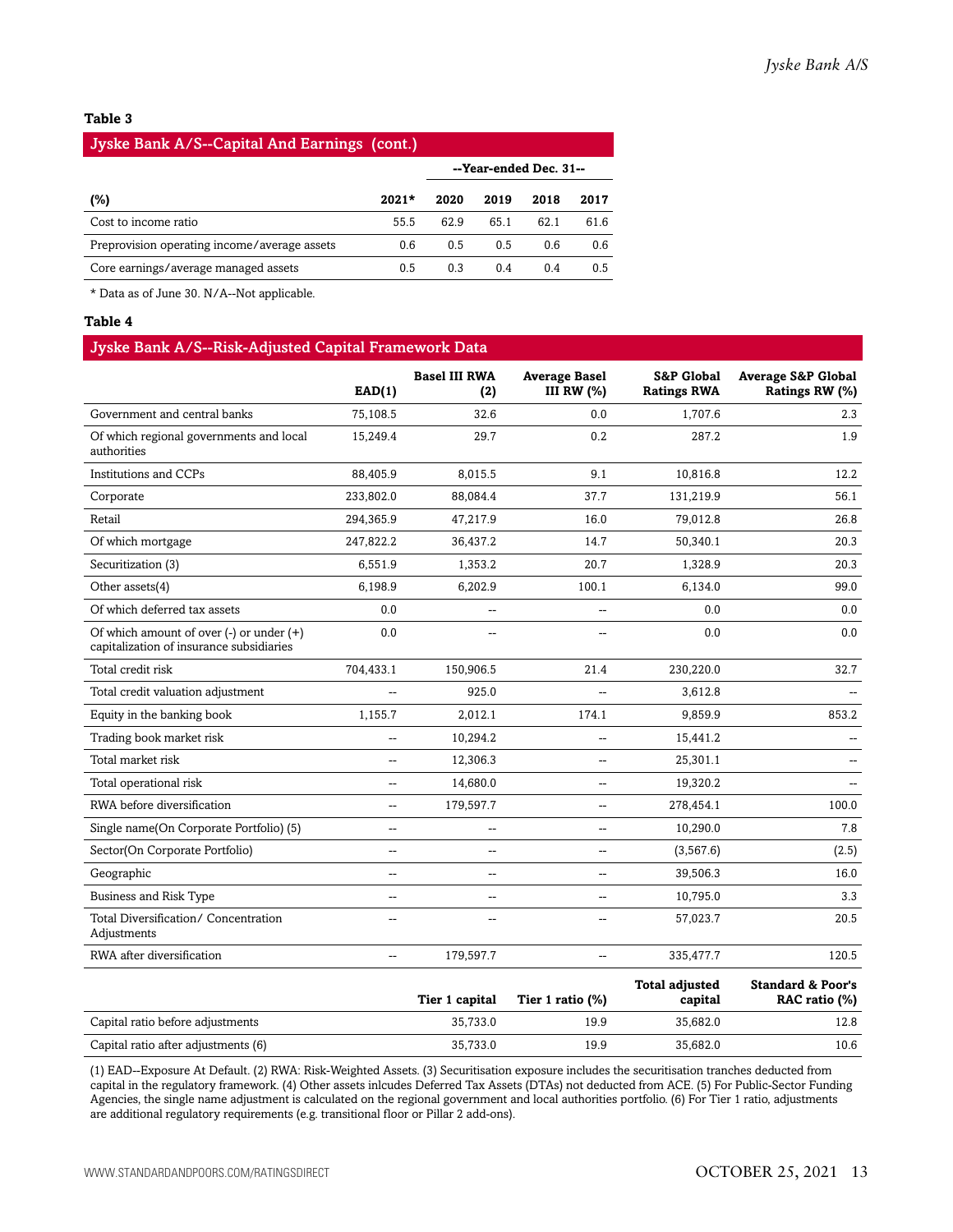#### **Table 5**

#### Jyske Bank A/S--Risk Position

|                                                                                 |         |       | --Year-ended Dec. 31-- |       |        |
|---------------------------------------------------------------------------------|---------|-------|------------------------|-------|--------|
| $(\%)$                                                                          | $2021*$ | 2020  | 2019                   | 2018  | 2017   |
| Growth in customer loans                                                        | (2.12)  | 0.03  | 0.58                   | 3.97  | 7.86   |
| Total diversification adjustment/S&P Global Ratings' RWA before diversification | N/A     | 18.69 | 19.47                  | 17.99 | 18.87  |
| Total managed assets/adjusted common equity (x)                                 | 19.39   | 20.78 | 20.46                  | 20.40 | 21.33  |
| New loan loss provisions/average customer loans                                 | (0.01)  | 0.22  | (0.02)                 | 0.11  | (0.04) |
| Net charge-offs/average customer loans                                          | 0.01    | 0.12  | 0.10                   | 0.20  | 0.17   |
| Gross nonperforming assets/customer loans + other real estate owned             | 1.85    | 1.81  | 2.15                   | 2.45  | 4.00   |
| Loan loss reserves/gross nonperforming assets                                   | 62.62   | 64.41 | 50.83                  | 48.47 | 28.35  |

\* Data as of June 30. N/A--Not applicable.

#### **Table 6**

#### Jyske Bank A/S Funding And Liquidity

|                                                      |         |       | --Year-ended Dec. 31-- |       |       |
|------------------------------------------------------|---------|-------|------------------------|-------|-------|
| $(\%)$                                               | $2021*$ | 2020  | 2019                   | 2018  | 2017  |
| Core deposits/funding base                           | 21.0    | 21.5  | 22.1                   | 25.5  | 26.5  |
| Customer loans (net)/customer deposits               | 355.7   | 344.7 | 346.3                  | 321.7 | 300.2 |
| Long-term funding ratio                              | 74.2    | 74.2  | 76.4                   | 83.1  | 83.2  |
| Stable funding ratio                                 | 95.7    | 95.5  | 95.8                   | 98.6  | 102.7 |
| Short-term wholesale funding/funding base            | 27.5    | 27.4  | 25.1                   | 18.0  | 17.9  |
| Broad liquid assets/short-term wholesale funding (x) | 1.0     | 1.0   | 1.0                    | 1.1   | 1.3   |
| Net broad liquid assets/short-term customer deposits | (5.3)   | (5.9) | (2.9)                  | 4.3   | 18.6  |
| Short-term wholesale funding/total wholesale funding | 34.4    | 34.6  | 32.0                   | 24.0  | 24.2  |
| Narrow liquid assets/3-month wholesale funding (x)   | 2.0     | 1.9   | 1.9                    | 2.6   | 2.0   |
|                                                      |         |       |                        |       |       |

<span id="page-13-0"></span>\* Data as of June 30.

## Related Criteria

- General Criteria: Hybrid Capital: Methodology And Assumptions, July 1, 2019
- General Criteria: Group Rating Methodology, July 1, 2019
- Criteria | Financial Institutions | General: Methodology For Assigning Financial Institution Resolution Counterparty Ratings, April 19, 2018
- Criteria | Financial Institutions | General: Risk-Adjusted Capital Framework Methodology, July 20, 2017
- General Criteria: Methodology For Linking Long-Term And Short-Term Ratings, April 7, 2017
- Criteria | Financial Institutions | Banks: Bank Rating Methodology And Assumptions: Additional Loss-Absorbing Capacity, April 27, 2015
- Criteria | Financial Institutions | Banks: Quantitative Metrics For Rating Banks Globally: Methodology And Assumptions, July 17, 2013
- Criteria | Financial Institutions | Banks: Banks: Rating Methodology And Assumptions, Nov. 9, 2011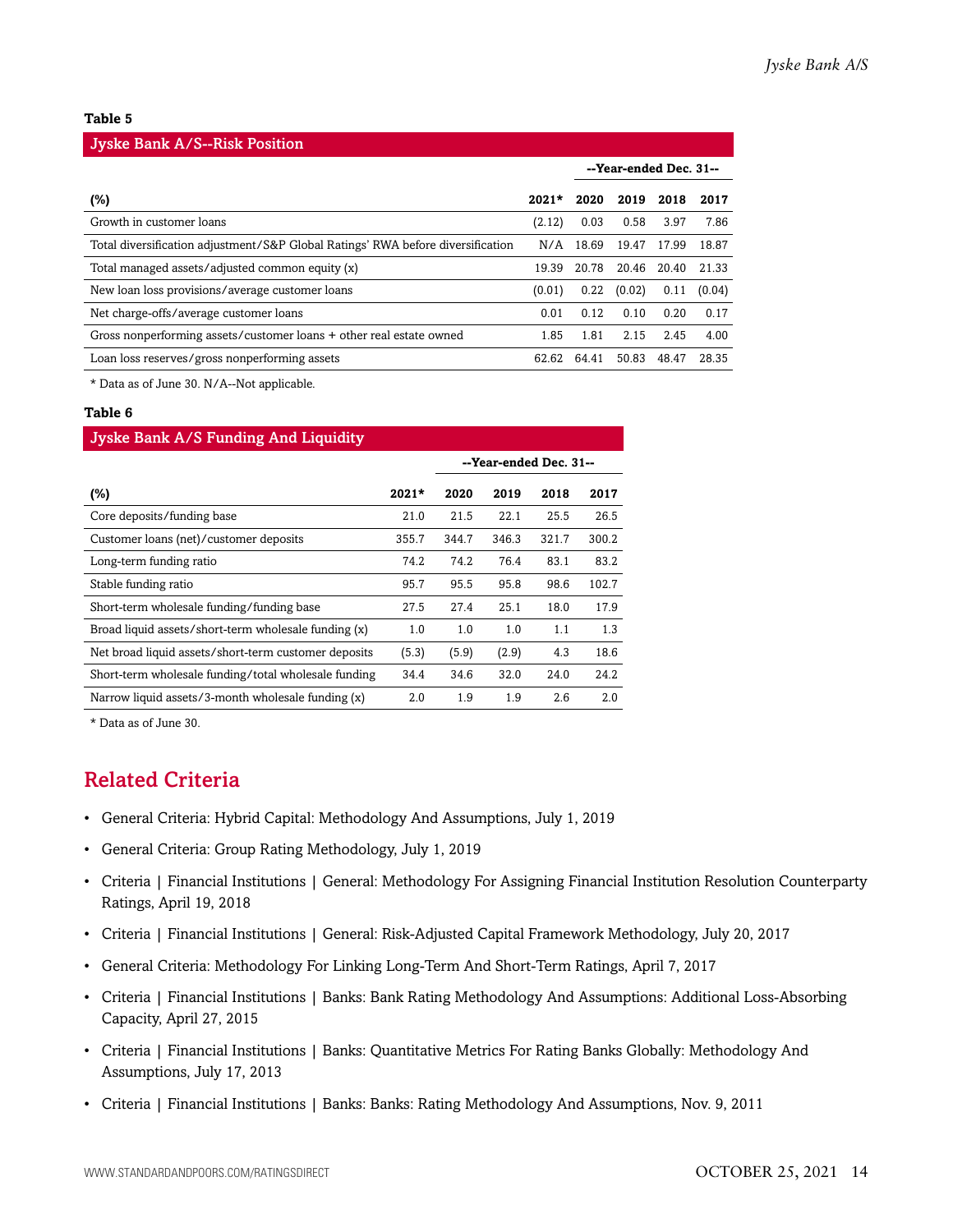- Criteria | Financial Institutions | Banks: Banking Industry Country Risk Assessment Methodology And Assumptions, Nov. 9, 2011
- Principles Of Credit Ratings, Feb. 16, 2011
- Criteria | Financial Institutions | Banks: Commercial Paper I: Banks, March 23, 2004

## <span id="page-14-0"></span>Related Research

- Nordic Banks, Even After Generous Payouts, Should Remain Well Capitalized, Oct. 11, 2021
- Banking Industry Country Risk Assessment Update: July 2021, Sept. 29, 2021
- 2021 EU Bank Stress Test: More Demanding, Better Resilience, Aug. 2, 2021
- Leading Nordic Banks Keep Calm And Carry On Despite COVID-19 Stress, Feb. 23, 2021
- SLIDES: Nordic Banks: Strong Fundamentals And Digital Preparedness Shield Against COVID-19 Stress, Feb. 18, 2021
- Low-For-Even-Longer Interest Rates Maintain Margin Pressure On European Banks, Feb. 2, 2021
- Lower and Later: The Shifting Horizon For Bank Credit Losses, Feb. 2, 2021

| <b>Anchor Matrix</b> |                              |                      |      |                |       |      |                          |                          |      |                          |
|----------------------|------------------------------|----------------------|------|----------------|-------|------|--------------------------|--------------------------|------|--------------------------|
| Industry             |                              | <b>Economic Risk</b> |      |                |       |      |                          |                          |      |                          |
| <b>Risk</b>          | $\mathbf{1}$                 | $\overline{2}$       | 3    | $\overline{4}$ | 5     | 6    | 7                        | 8                        | 9    | 10                       |
| $\mathbf{1}$         | a                            | a                    | $a-$ | bbb+           | bbb+  | bbb  | $\overline{\phantom{a}}$ | $\overline{\phantom{a}}$ | ۰    | -                        |
| $\overline{2}$       | a                            | $a-$                 | $a-$ | bbb+           | bbb   | bbb  | bbb-                     | $\overline{\phantom{a}}$ | ۰    | -                        |
| $\mathbf{3}$         | $a-$                         | $a-$                 | bbb+ | bbb+           | bbb   | bbb- | bbb-                     | $bb+$                    | ۰    | -                        |
| 4                    | bbb+                         | $bbb +$              | bbb+ | bbb            | bbb   | bbb- | $bb+$                    | bb                       | bb   | $\overline{\phantom{a}}$ |
| 5                    | bbb+                         | bbb                  | bbb  | bbb            | bbb-  | bbb- | $bb+$                    | bb                       | bb-  | $b+$                     |
| 6                    | bbb                          | bbb                  | bbb- | bbb-           | bbb-  | bb+  | bb                       | bb                       | bb-  | $b+$                     |
| $\overline{7}$       | $\overline{\phantom{a}}$     | bbb-                 | bbb- | $bb+$          | $bb+$ | bb   | bb                       | bb-                      | $b+$ | $b+$                     |
| 8                    | ۰                            | ۰                    | bb+  | bb             | bb    | bb   | bb-                      | bb-                      | $b+$ | $\mathbf b$              |
| 9                    | ۰                            | ۰                    | ۰    | bb             | bb-   | bb-  | $b+$                     | $b+$                     | $b+$ | $\mathbf b$              |
| 10                   | $\qquad \qquad \blacksquare$ |                      | ۰    | ۰              | $b+$  | $b+$ | $b+$                     | b                        | b    | b-                       |

| Ratings Detail (As Of October 25, 2021)* |              |  |  |  |  |  |
|------------------------------------------|--------------|--|--|--|--|--|
| Jyske Bank A/S                           |              |  |  |  |  |  |
| <b>Issuer Credit Rating</b>              | A/Stable/A-1 |  |  |  |  |  |
| Nordic Regional Scale                    | $-/-/K-1$    |  |  |  |  |  |
| <b>Resolution Counterparty Rating</b>    | $A+/-/-/A-1$ |  |  |  |  |  |
| Commercial Paper                         |              |  |  |  |  |  |
| <b>Foreign Currency</b>                  | $A-1$        |  |  |  |  |  |
| Junior Subordinated                      | $BB+$        |  |  |  |  |  |
| Senior Subordinated                      | BBB+         |  |  |  |  |  |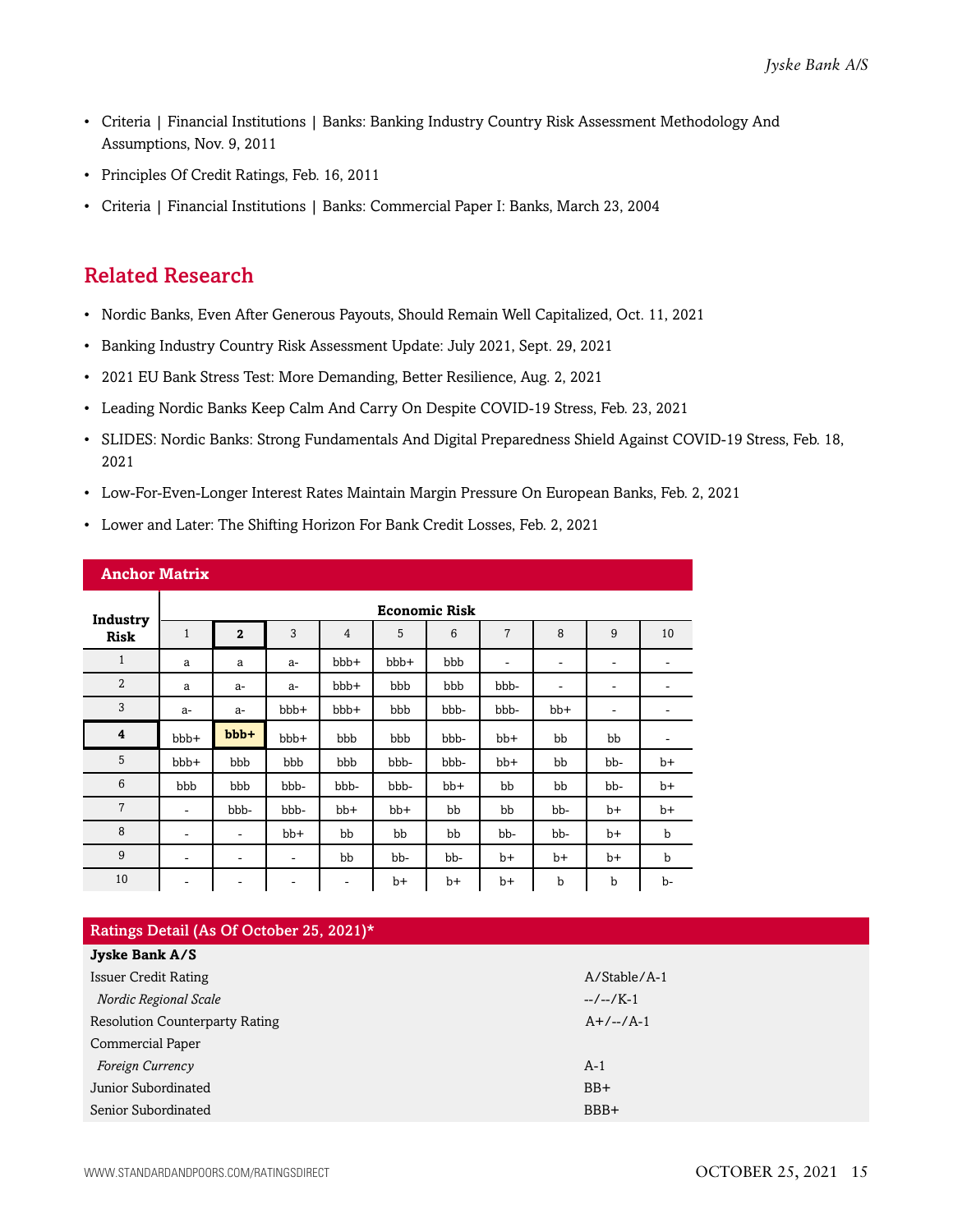| Ratings Detail (As Of October 25, 2021)*(cont.) |                       |                   |  |  |  |  |
|-------------------------------------------------|-----------------------|-------------------|--|--|--|--|
| Senior Unsecured                                |                       | $\mathsf{A}$      |  |  |  |  |
| Short-Term Debt                                 |                       | $A-1$             |  |  |  |  |
| Subordinated                                    |                       | <b>BBB</b>        |  |  |  |  |
| <b>Issuer Credit Ratings History</b>            |                       |                   |  |  |  |  |
| 23-Oct-2019                                     |                       | A/Stable/A-1      |  |  |  |  |
| 05-Apr-2018                                     |                       | A-/Positive/A-2   |  |  |  |  |
| 01-Dec-2011                                     |                       | A-/Stable/A-2     |  |  |  |  |
| 10-Feb-2012                                     | Nordic Regional Scale | $-/-/K-1$         |  |  |  |  |
| <b>Sovereign Rating</b>                         |                       |                   |  |  |  |  |
| Denmark                                         |                       | $AAA/Stable/A-1+$ |  |  |  |  |
| <b>Related Entities</b>                         |                       |                   |  |  |  |  |
| Jyske Realkredit A/S                            |                       |                   |  |  |  |  |
| <b>Issuer Credit Rating</b>                     |                       | A/Stable/A-1      |  |  |  |  |
| <b>Resolution Counterparty Rating</b>           |                       | $A+/-/-/A-1$      |  |  |  |  |
| Senior Secured                                  |                       | AAA/Stable        |  |  |  |  |
| Short-Term Secured Debt                         |                       | $A-1+$            |  |  |  |  |

\*Unless otherwise noted, all ratings in this report are global scale ratings. S&P Global Ratings' credit ratings on the global scale are comparable across countries. S&P Global Ratings' credit ratings on a national scale are relative to obligors or obligations within that specific country. Issue and debt ratings could include debt guaranteed by another entity, and rated debt that an entity guarantees.